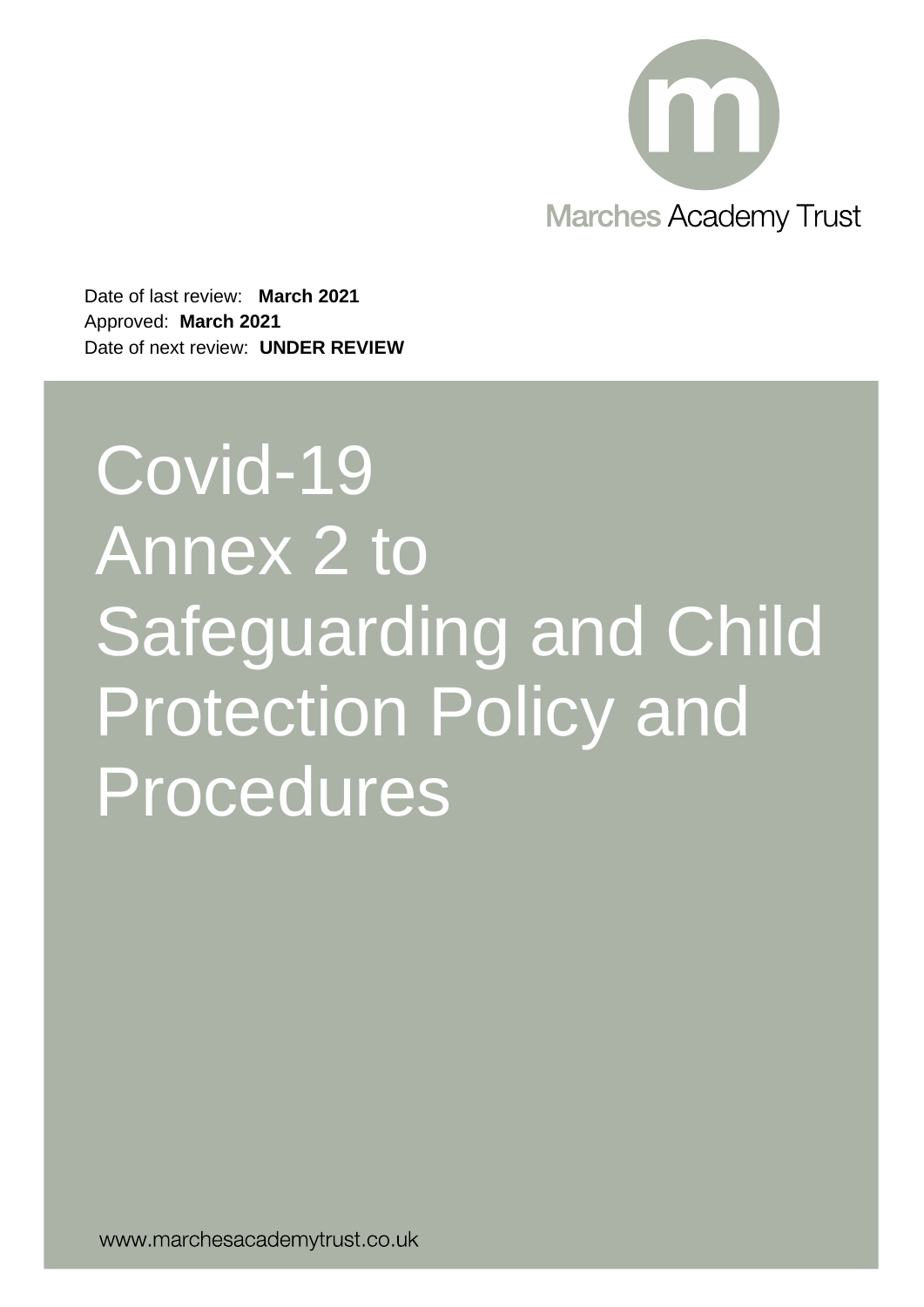## Contents

| 1.   |  |
|------|--|
| 2.   |  |
| 3.   |  |
| 4.   |  |
| 5.   |  |
| 6.   |  |
| 6.1. |  |
| 6.2. |  |
| 6.3. |  |
| 6.4. |  |
| 7.   |  |
| 8.   |  |
| 9.   |  |
| 10.  |  |
| 11.  |  |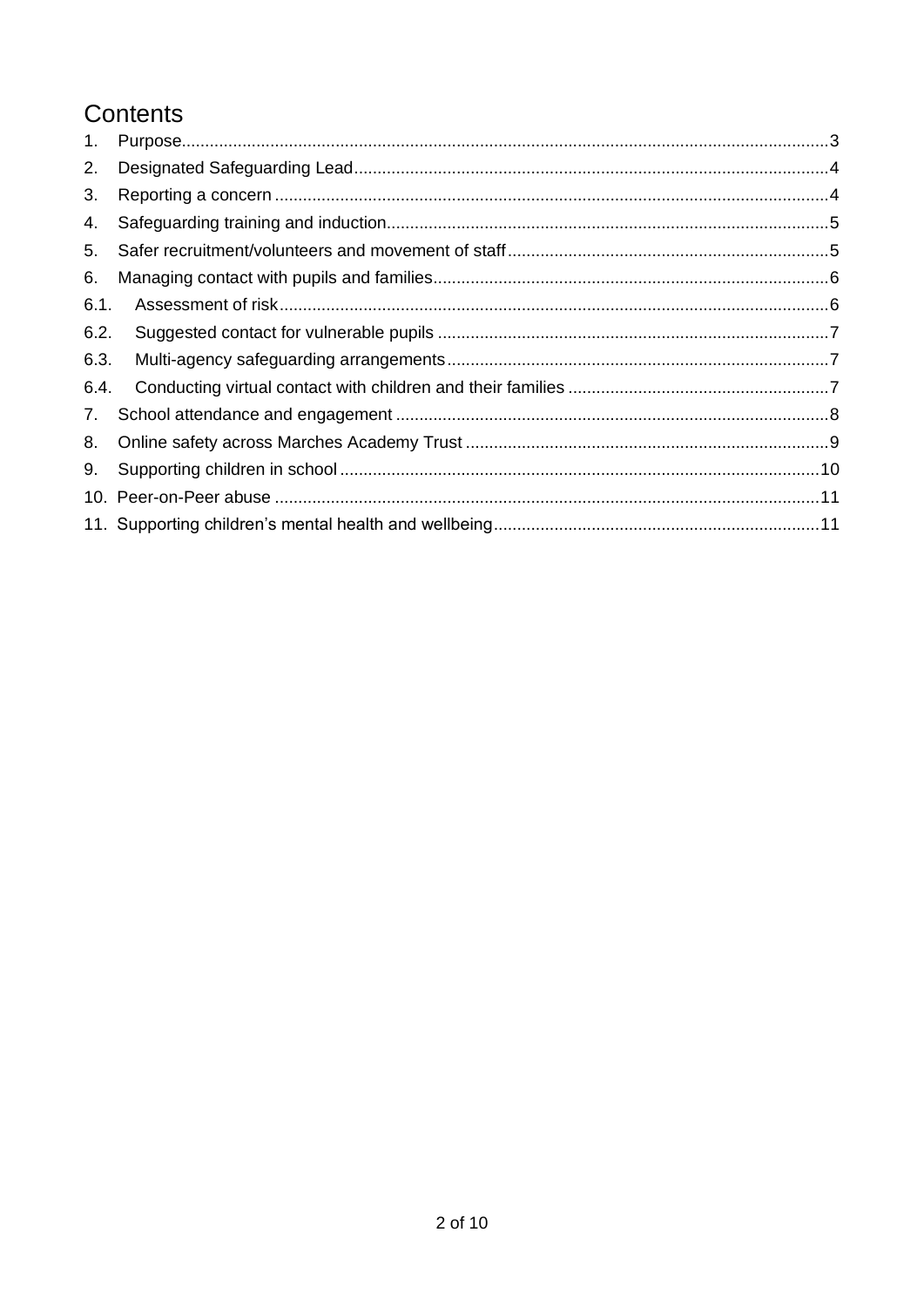## <span id="page-2-0"></span>**1. Purpose**

From 20th March 2020 parents/carers were asked to keep their children at home, wherever possible, and for schools to remain open only to provide care for a limited number of children: children who are vulnerable, and children whose parents are critical to the COVID-19 response and cannot be safely cared for at home.

This addendum of the Marches Academy Trust Child Safeguarding and Child Protection Policy and Procedures contains details of cross-Trust safeguarding arrangements. We will follow [Coronavirus \(COVID-19\): safeguarding in schools, colleges and other providers](https://www.gov.uk/government/publications/covid-19-safeguarding-in-schools-colleges-and-other-providers/coronavirus-covid-19-safeguarding-in-schools-colleges-and-other-providers#staff-training-and-safeguarding-induction) and have now reviewed this addendum in preparation for the reopening of all settings from 8th March 2021.

#### **Key contact**

| Role              | Name    | Contact | Email                |
|-------------------|---------|---------|----------------------|
|                   |         | number  |                      |
| Designated        | Amy     | 01630   | chevin-              |
| Safeguarding Lead | Chevin- | 652121  | dooley.a@mmat.org.uk |
| across Trust      | Dooley  |         |                      |

What is the definition of vulnerable children in relation to this guidance?

Vulnerable children and young people include those who:

- are assessed as being in need under section 17 of the Children Act 19891, including children and young people who have a child in need plan, a child protection plan or who are a looked-after child;
- have an education, health and care (EHC) plan;
- **■** have been identified as otherwise vulnerable by educational providers or local authorities (including children's social care services), and who could therefore benefit from continued full-time attendance, under Lockdown; this might include:
	- o children and young people on the edge of receiving support from children's social care services or in the process of being referred to children's services;
	- o adopted children or children on a special guardianship order;
	- o those at risk of becoming NEET ('not in employment, education or training');
	- o those living in temporary accommodation;
	- o those who are young carers;
	- o those who may have difficulty engaging with remote education at home (for example due to a lack of devices or quiet space to study);
	- o care leavers; and
	- o others at the provider and local authority's discretion including pupils and students who need to attend to receive support or manage risks to their mental health.

<sup>1</sup> <https://www.legislation.gov.uk/ukpga/1989/41/section/17>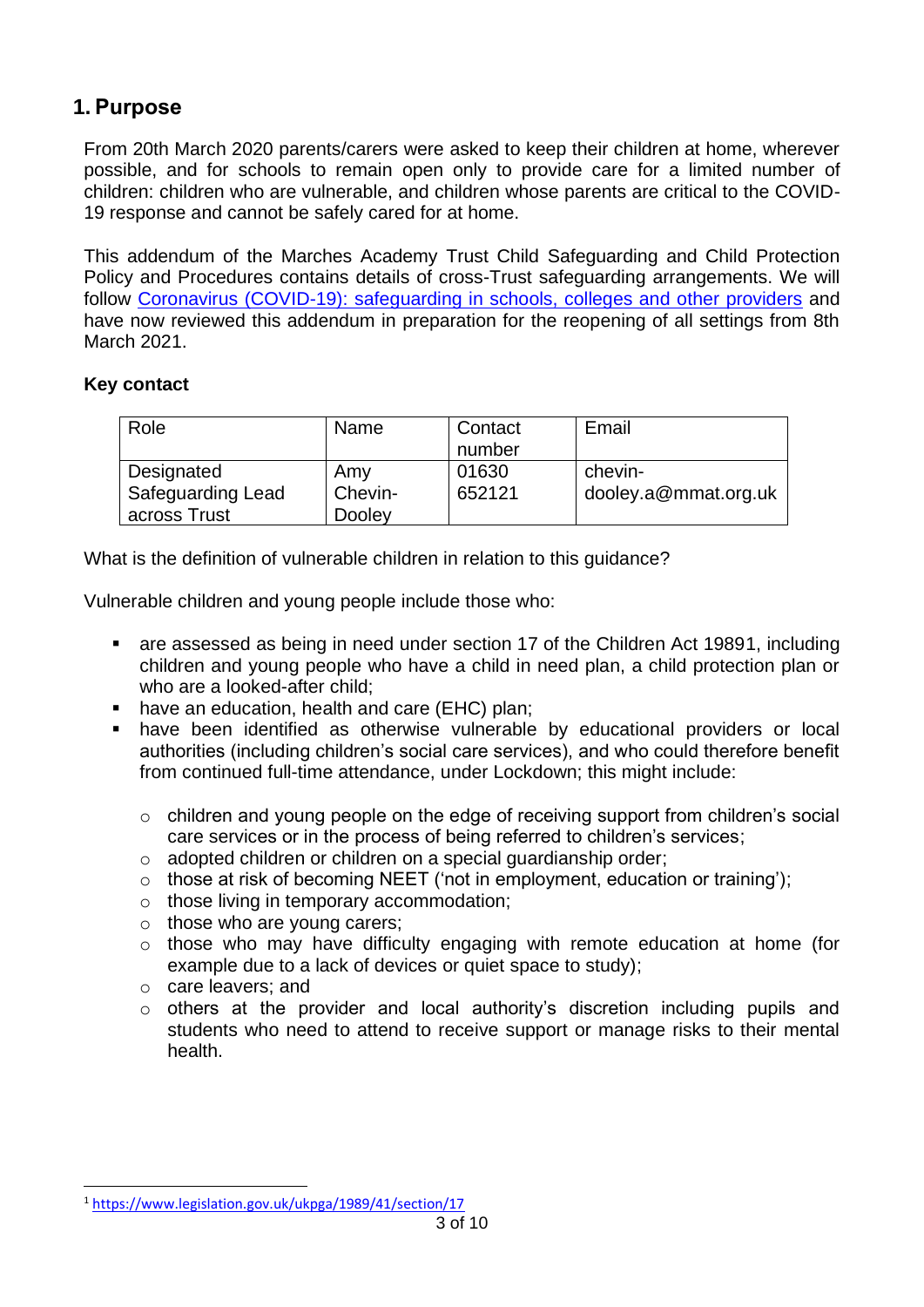## <span id="page-3-0"></span>**2. Designated Safeguarding Lead**

Each school within Marches Academy Trust (the Trust) has a Designated Safeguarding Lead (DSL) and a Deputy DSL. This information is available on each school's website and in the safeguarding policy documentation.

The optimal scenario is to have a trained DSL (or deputy) available on site. Where this is not the case a trained DSL (or deputy) will be available to be contacted via phone or online video, for example, when working from home.

Where a trained DSL (or deputy) is not on site, in addition to the above, a senior leader will assume responsibility for coordinating safeguarding on site. This might include updating and managing access to child protection records/CPOMS and liaising with the offsite DSL (or deputy). This may also include liaising with children's social care where they require access to children in need and/or to carry out statutory assessments.

All staff and volunteers within each setting will have access to a trained DSL (or deputy). On each day, the staff on site will be made aware of who that person is and how to contact them.

The DSL/Deputy DSL will continue to engage with social workers, and attend all multiagency meetings, which can be done remotely.

The DSL (or deputy) will provide support to teachers and pastoral staff to ensure that contact is maintained with children (and their families) who are not yet returning to school or college. Where possible staff should attempt to speak directly to children to help identify any concerns. Staff are being be encouraged (where possible) to make calls from the school site via school phones and devices. Where staff use personal phones to make calls, they will withhold their personal number.

## <span id="page-3-1"></span>**3. Reporting a concern**

Where staff have a concern about a child, they should continue to follow the process outlined in the Trust Safeguarding and Child Protection Policy and Procedures.

If a member of staff cannot access a child's safeguarding records/CPOMS from home, they should email/call the Designated Safeguarding Lead and Headteacher. This will ensure that the concern is received.

Staff are reminded of the need to report any concern immediately and without delay, on a regular basis.

All schools within the Trust recognise that there will be challenges as children start to return to school after Lockdown. All schools will ensure that there are opportunities for staff members to have conversations with children to discuss their experience of being at home during lockdown. Each school recognises that some children will have been exposed to further abuse and neglect and will therefore provide opportunities to enable children to talk about any worries they may have.

Where staff are concerned about an adult working with children in the school, they should report the concern to the Headteacher. If there is a requirement to make a notification to the Headteacher whilst away from school, this should be done verbally and followed up with an email to the Headteacher.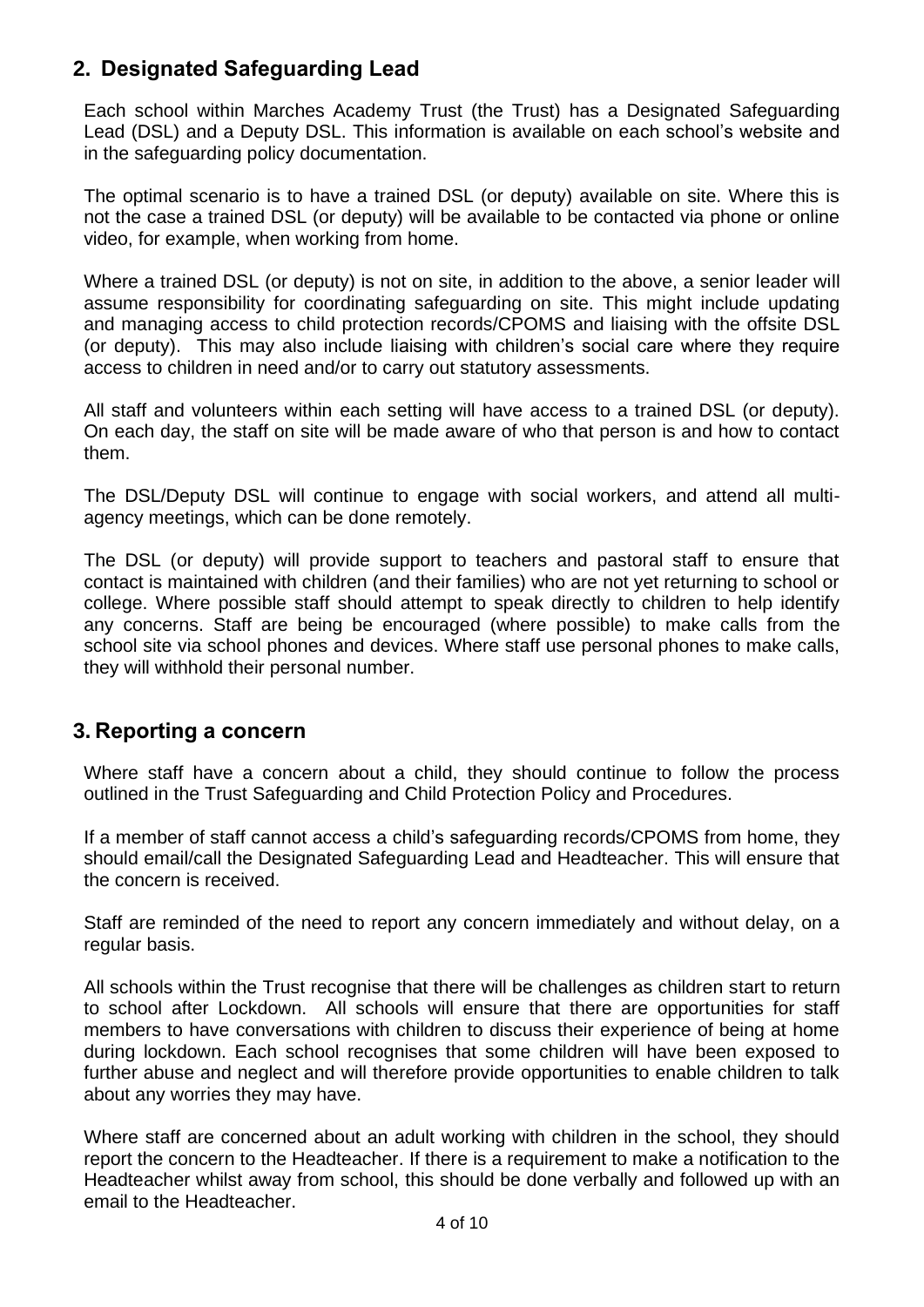Concerns around the Headteacher should be directed to the relevant school's Chair of Governors.

## <span id="page-4-0"></span>**4. Safeguarding training and induction**

DSL training alongside Raising Awareness training is being offered via approved virtual training providers. All schools within the Trust are being encouraged to ask new staff members to book onto the Raising Awareness L1 training through an approved training provider. Any DSL staff whose certification is due to expire will also be encouraged to book onto virtual training offered by an approved training provider. Staff within each setting will continue to be offered local safeguarding training relevant to the setting. Upon arrival, they will be given a copy of the Trust's Safeguarding and Child Protection Policy and Procedures, confirmation of local processes and confirmation of DSL arrangements.

All existing school staff have had safeguarding training and have read Part One of 'Keeping Children Safe in Education' (KCSIE), 2020<sup>2</sup>. All references to KCSIE 2020 throughout this addendum will be in reference to the amended version, January 2021.

The DSLs (and deputies) within the Trust will continue to do what they reasonably can to keep up to date with safeguarding developments, such as via Shropshire Safeguarding Community Partnerships, newsletters and professional advice groups alongside regular MAT Safeguarding network meetings managed by the Deputy Headteacher with responsibility for Safeguarding across Trust.

## <span id="page-4-1"></span>**5. Safer recruitment/volunteers and movement of staff**

It remains essential that people who are unsuitable are not allowed to enter the children's workforce or gain access to children. When recruiting new staff, the Trust will continue to follow the relevant safer recruitment processes for their setting, including, as appropriate, relevant sections in Part Three of KCSIE, 2020.

In response to COVID-19, the Disclosure and Barring Service (DBS) has made changes to its guidance on standard and enhanced DBS identification checking to minimise the need for face-to-face contact.

If staff are deployed from another education or children's workforce setting to one of our schools, we will take into account the DfE supplementary guidance on safeguarding children during the COVID-19 pandemic and will accept portability as long as the current employer confirms in writing that:

- the individual has been subject to all safer recruitment checks set out in KCSIE, 2020, including an enhanced DBS and children's barred list check;
- the individual has been subject to relevant child protection training;
- there are no known concerns about the individual's suitability to work with children;
- there is no ongoing disciplinary investigation relating to that individual.

There is no requirement to obtain a new DBS check for returning staff who have continued to be employed but have not been working in regulated activity during partial school

<sup>2&</sup>lt;br>ttps://assets.publishing.service.gov.uk/government/uploads/system/uploads/attachment\_data/file/954314/Keeping\_children\_safe\_in\_education\_2 020\_-\_Update\_-\_January\_2021.pdf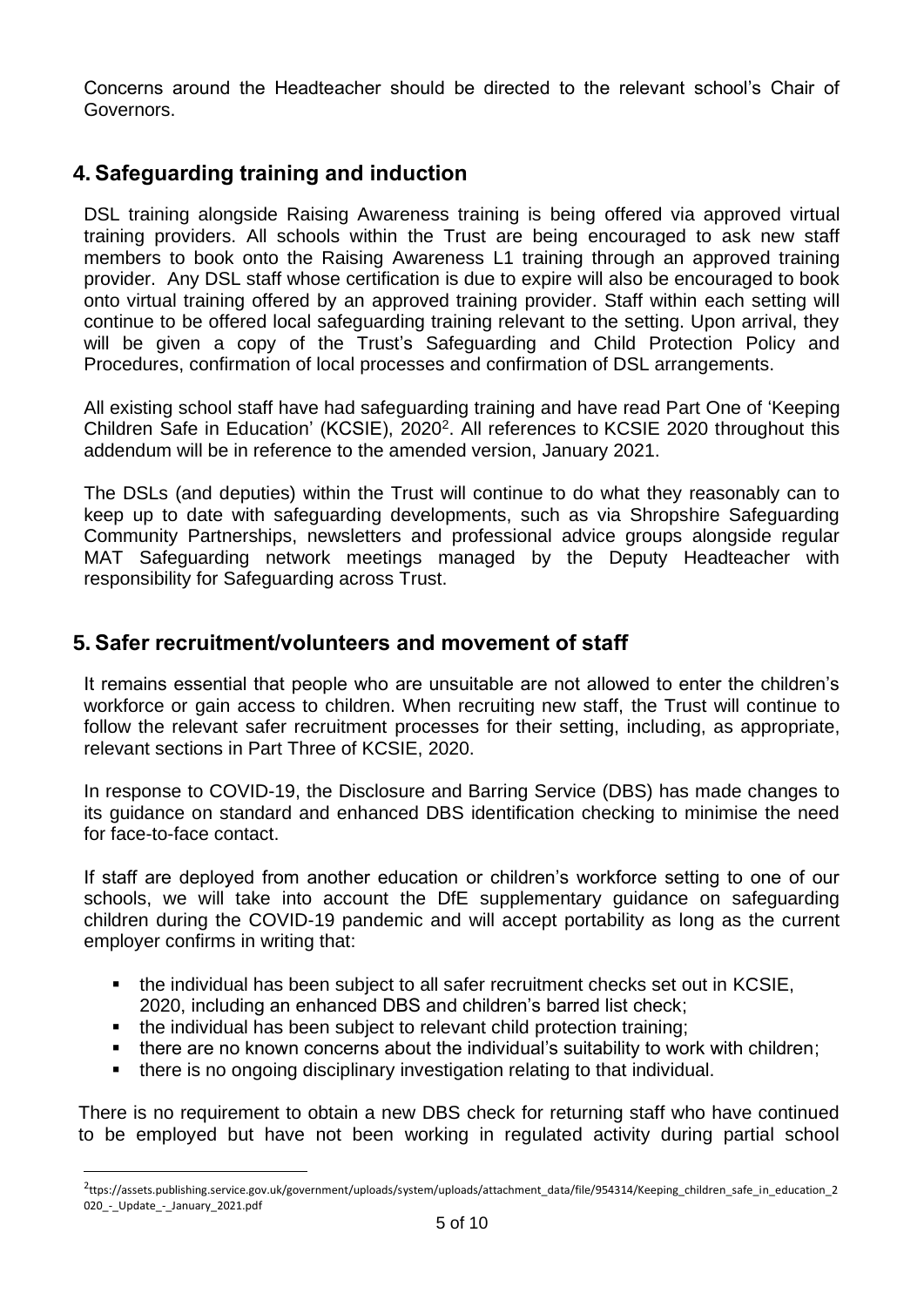closures. If for any reason the school have concerns about the individual, they may obtain a new check in the usual way.

Where schools across the Trust are utilising volunteers, we will continue to follow the checking and risk assessment process as set out in paragraphs 167 to 172 of KCSIE, 2020. Under no circumstances will a volunteer who has not been checked be left unsupervised or allowed to work in regulated activity.

All schools will continue to follow the legal duty to refer to the DBS anyone who has harmed or poses a risk of harm to a child or vulnerable adult. Full details can be found at paragraph 163 of KCSIE, 2020.

All schools will continue to consider and make referrals to the Teaching Regulation Agency (TRA) as per paragraph 166 of KCSIE, 2020, and the TRA's 'Teacher misconduct advice for making a referral.

During the COVID-19 period all referrals should be made by emailing: [Misconduct.Teacher@education.gov.uk](mailto:Misconduct.Teacher@education.gov.uk)

Whilst acknowledging the challenge of the current national emergency, it is essential from a safeguarding perspective that any school is aware, on any given day, which staff/volunteers will be in the school or college, and that appropriate checks have been carried out, especially for anyone engaging in regulated activity. As such, the Trust will continue to keep the single central record (SCR) up to date as outlined in paragraphs 148 to 156 in KCSIE, 2020.

## <span id="page-5-0"></span>**6. Managing contact with pupils and families**

#### <span id="page-5-1"></span>**6.1. Assessment of risk**

All vulnerable pupils should be identified by school/setting based on potential risk and gradings, given to those pupils in order of priority: Red, Amber, Green.

Red – most risk of harm or neglect and fewest protective factors (would include those with a Child Protection Plan/LAC/identified as being at risk of Criminal Exploitation/identified as being at risk of exposure to Domestic Abuse within the household).

Amber – a moderate risk of harm, but with some protective factors (would include those identified as 'Child in Need'; and those with a social worker)

Green– some concerns escalating or unmet needs; or have been red or amber and require monitoring.

If a child has an allocated social worker, school staff will liaise with that person to ensure that they are aware of whether the child is attending school or not and to agree the level of contact required and how this is carried out.

Pupils can be moved between the categories, depending on the intelligence and information available to each setting.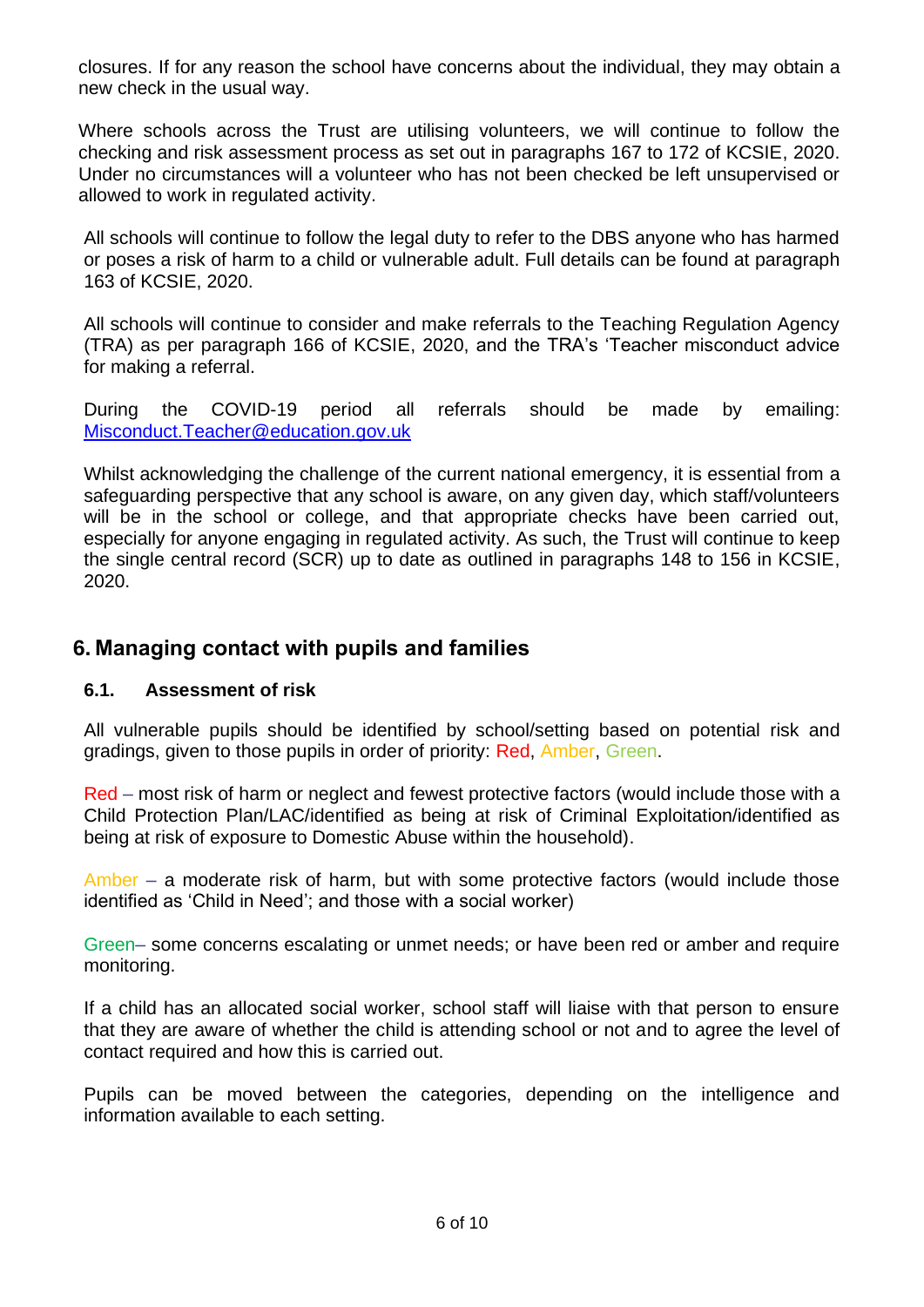#### <span id="page-6-0"></span>**6.2. Suggested contact for vulnerable pupils**

#### **Red**

Email, or other platforms such as ClassDojo, to all parents/carers to notify them of school updates and provide parents with information to signpost for support.

Phone call/virtual contact with parents/carers to ascertain if any further support is required and to ascertain that the pupil is safe.

Any information or intelligence to support that a child may be at potential risk will be reported to the designated social worker.

#### **Amber**

Email, or other platforms such as ClassDojo, to all parents/carers to notify them of school updates and provide parents/carers with information to signpost for support.

Weekly phone call to parents/carers to ascertain if any further support is required and that the pupil is safe.

Any information or intelligence to support that a child may be at potential risk, will be reported to the designated social worker or First Point of Contact (FPOC).

#### **Green**

Email, or other platforms such as ClassDojo, to all parents/carers to notify them of school updates and provide parents with information to signpost for support. No further contact required.

Some schools within the Trust have set up a dedicated email address that is monitored by DSLs so that any parents/carers can make contact if they have any worries or concerns relating to themselves or others.

#### <span id="page-6-1"></span>**6.3. Multi-agency safeguarding arrangements**

For the most vulnerable pupils, staff will attend Child Protection and Child In Need meetings, where possible. These are currently being held remotely. If staff are unable to attend, a report will be submitted.

Strategy meetings also continue to be held and DSLs will undertake their duties in the same way as before, but meetings will be held virtually.

#### <span id="page-6-2"></span>**6.4. Conducting virtual contact with children and their families**

All use of technology should continue to be in line with the Trust's e-safety policies.

A written record/CPOMS record of all contact with vulnerable pupils and their parents/carers will be made and retained in accordance with current regulations. This record may include:

- any concerns or worries raised by the child;
- any concerns or worries raised by the parent/carer;
- any anonymous information/intelligence shared;
- summary of the situation as reported;
- note any actions that need to be undertaken.

When contact is made using telephones or social media platforms or apps, where possible, school equipment, rather than personal devices will be used.

Staff must ensure that children and parents/carers are appropriately dressed and in a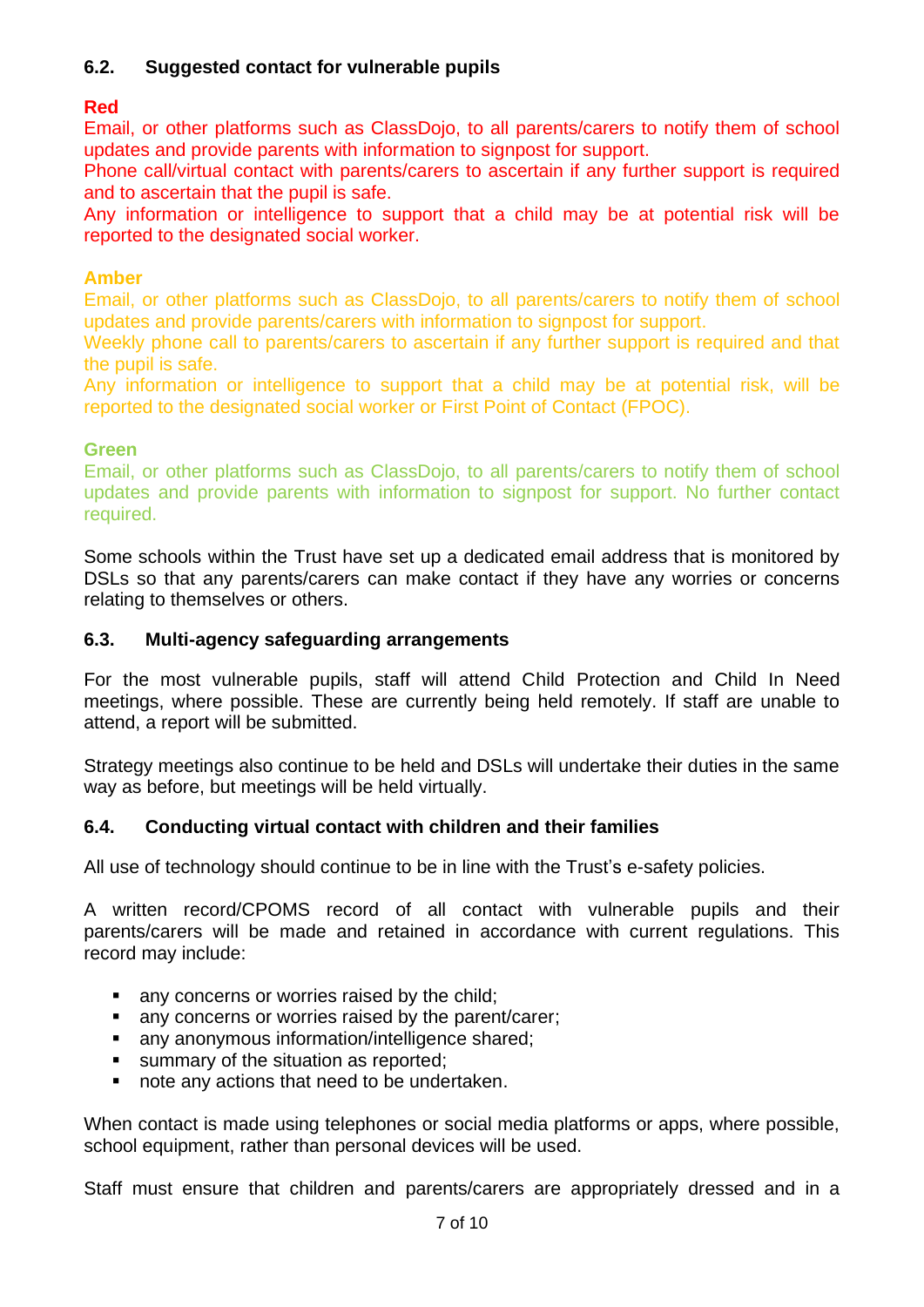communal area of their home. No interaction will take place if the child is in a bedroom or bathroom.

Staff should be mindful of confidentiality and, under no circumstances, will they carry out any conversations in the presence of their own family members at home.

Staff will be appropriately dressed following the same dress code that is implemented in their usual workplace, although during COVID-19 some school dress codes have been amended to include smart casual wear.

Staff need to be aware of their surroundings and what can be viewed in their home environment. If possible, they should use the background 'dimming' facility on video links. In the same way as home visits, if there are concerns around sole contact with a child or parent/carer, schools will consider having joint contact through call conferencing facilities.

If there are concerns of significant harm report to the named social worker or contact FPOC on 0345 678 9021. If staff feel the child is at risk of immediate harm, they must report to police. For non-urgent welfare concerns, with parental consent, staff can email the Multi-Agency Referral Form (MARF) to [compass.referrals@shropshire.gov.uk](mailto:compass.referrals@shropshire.gov.uk)

## <span id="page-7-0"></span>**7. School attendance and engagement**

If a child is expected to attend school but does not arrive, normal procedures will be followed.

If school staff are not able to make contact with the parent/carer, they will keep trying for the rest of the school day, then follow usual Attendance Officer followed by education welfare procedures for children not in school and alert the DSL/Deputy DSL.

If children are being cared for and educated at home and routine contact is not maintained or a parent/carer does not engage, staff will take all reasonable steps to speak to the parent/carer. If this is not successful, staff will inform the school's assigned Education Welfare Officer.

Education Welfare Officers will be in regular contact with schools to monitor engagement with distance learning arrangements and to review the attendance of vulnerable children.

Trust schools will continue to notify social workers where children with a social worker do not attend. They will also continue to follow non-attendance procedures with any parent/carer whose child has been expected to attend and does not. To support the above, schools should take the opportunity when communicating with parents/carers to confirm emergency contact numbers are correct and ask for any additional emergency contact numbers where they are available.

We expect all pupils to attend school from 8<sup>th</sup> March 2021.

Parents or carers are expected to contact the school on the first day of the illness and inform us of the reason for absence so that the correct attendance codes can be used in every case of absence. We expect parents or carers to make contact to make us aware of the status of any COVID-19 tests that have become necessary and to update the school on the welfare of the pupil.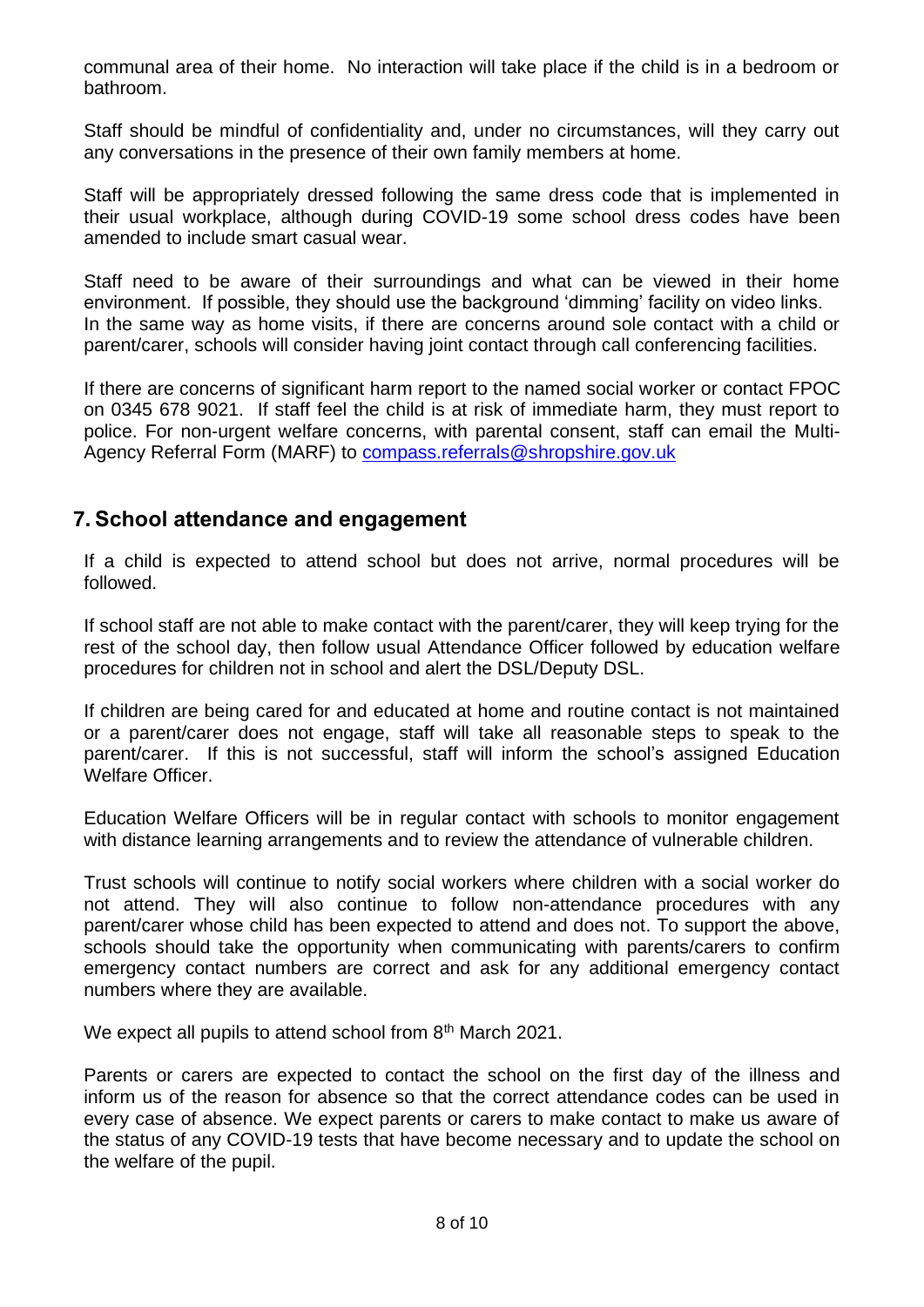From 8th March 2021, we will record attendance in accordance with the Education (Pupil Registration) (England) Regulations 2006 (as amended) $3$  for all pupils.

A small number of pupils will still be unable to attend in line with public health advice to selfisolate because they:

- have symptoms or have had a positive test result;
- live with someone who has symptoms or has tested positive and are a household contact; and/or
- are a close contact of someone who has coronavirus (COVID-19)

The advice for pupils who have been confirmed as clinically extremely vulnerable is to shield and stay at home as much as possible until further notice. They are advised not to attend school while shielding advice applies nationally.

For children self-isolating or quarantining or shielding – we will use code X.

In compliance with the Remote Education, Temporary Continuity Direction<sup>4</sup> will provide remote education to pupils who are unable to attend school because they are complying with government guidance or legislation around coronavirus (COVID-19).

Also, we will offer pastoral support to pupils who are:

- **•** self-isolating;
- shielding; and/or
- vulnerable (and off-school).

The Department for Education expects schools to grant applications for leave in exceptional circumstances. This should be recorded as code C (leave of absence authorised by the school) unless another authorised absence code is more applicable.

Where pupils are not able to attend school, as they are following clinical or public health advice related to coronavirus (COVID-19), the absence will not be penalised.

## <span id="page-8-0"></span>**8. Online safety across Marches Academy Trust**

The Trust will continue to provide a safe environment, including online. This includes the use of an online filtering system.

Where students are using computers in school, appropriate supervision will be in place.

#### **Children and online safety away from Marches Academy Trust schools**

It is important that all staff who interact with children, including online, continue to look out for signs a child may be at risk. Any such concerns will be dealt with as per the Safeguarding and Child Protection Policy and Procedures, and, where appropriate referrals should still be made to children's social care and as required or to the police.

Online teaching will follow the same principles as set out in the school's code of conduct.

<sup>3</sup> <https://www.legislation.gov.uk/uksi/2006/1751/contents/made>

<sup>4</sup>[https://assets.publishing.service.gov.uk/government/uploads/system/uploads/attachment\\_data/file/923539/Remote](https://assets.publishing.service.gov.uk/government/uploads/system/uploads/attachment_data/file/923539/Remote_Education_Temporary_Continuity_Direction_-__Explanatory_Note.pdf) [\\_Education\\_Temporary\\_Continuity\\_Direction\\_-\\_\\_Explanatory\\_Note.pdf](https://assets.publishing.service.gov.uk/government/uploads/system/uploads/attachment_data/file/923539/Remote_Education_Temporary_Continuity_Direction_-__Explanatory_Note.pdf)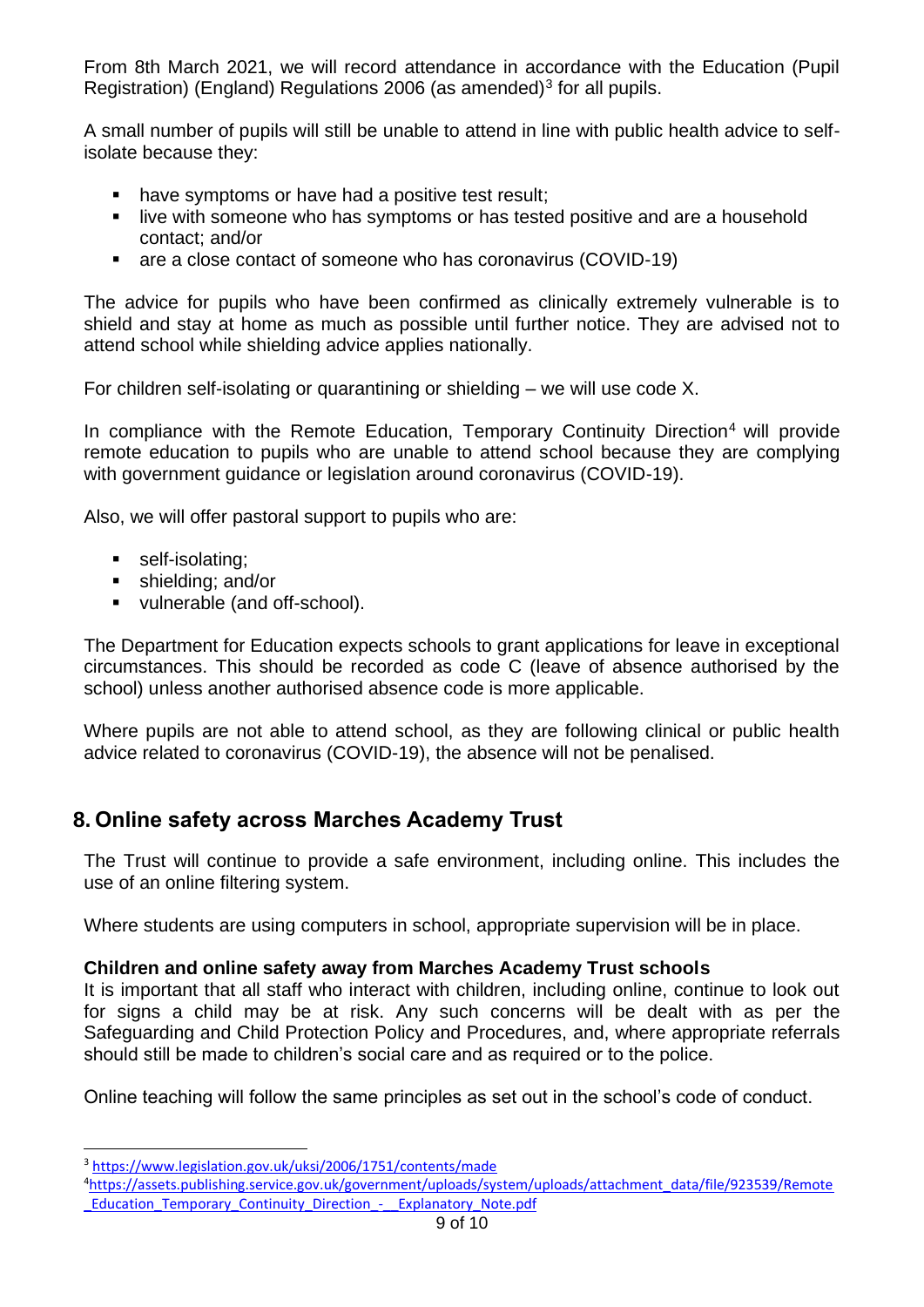The Trust will ensure any use of online learning tools and systems is in line with privacy and data protection/GDPR requirements.

The principles set out in the [guidance for safer working practice for those working with](https://www.saferrecruitmentconsortium.org/)  [children and young people in education settings](https://www.saferrecruitmentconsortium.org/) published by the Safer Recruitment Consortium will be referred to in order to help schools and colleges satisfy themselves that their staff behaviour policies are robust and effective.

There is no expectation that teachers should live stream or provide pre-recorded videos. Schools across the Trust will consider the approaches that best suit the needs of their children and staff, based within each individual setting. Below are some things to consider when delivering virtual lessons, especially where webcams are involved:

- Staff and children must wear suitable clothing, as should anyone else in the household.
- Any computers used should be in appropriate areas, for example not bedrooms and if possible the background should be blurred.
- Any live classes should be recorded so that if any issues were to arise, the video can be reviewed.
- Live classes should be kept to a reasonable length of time, or the streaming may prevent the family 'getting on' with their day.
- **EXEDEE MUST Language must be professional and appropriate, including any family members in** the background.
- Staff must only use platforms specified by senior managers and approved by our IT network manager/provider to communicate with pupils.
- Staff should record, the length, time, date and attendance of any sessions held.

Staff will only use work email addresses to communicate with others for professional communications. They will use established portals for sharing work and communicating. We will continue to signpost parents/carers to areas of support for example the following websites provide advice and guidance.

- [Thinkuknow](http://www.thinkuknow.co.uk/)
- [Parent info](https://parentinfo.org/)
- [Childnet](https://www.childnet.com/parents-and-carers/parent-and-carer-toolkit)
- [Internet Matters](https://www.internetmatters.org/?gclid=EAIaIQobChMIktuA5LWK2wIVRYXVCh2afg2aEAAYASAAEgIJ5vD_BwE)
- [Net-aware](https://www.net-aware.org.uk/)
- **Executed [Let's Talk About It](https://www.ltai.info/staying-safe-online/)**
- **E** [UK Safer Internet Centre](https://www.saferinternet.org.uk/advice-centre/parents-and-carers)
- **I[NSPCC Learning website.](https://learning.nspcc.org.uk/)**

## <span id="page-9-0"></span>**9. Supporting children in school**

The Trust is committed to ensuring the safety and wellbeing of all its pupils and all Trust schools will continue to be a safe space for all children to attend and flourish. The Headteachers within each setting will ensure that appropriate staff are on site and staff-topupil ratios are appropriate, to maximise safety.

The Trust will refer to the Government guidance for education and childcare settings on how to implement social distancing and continue to follow the advice from Public Health England on handwashing and other measures to limit the risk of spread of COVID-19.

The Trust will ensure that where we care for children of critical workers and vulnerable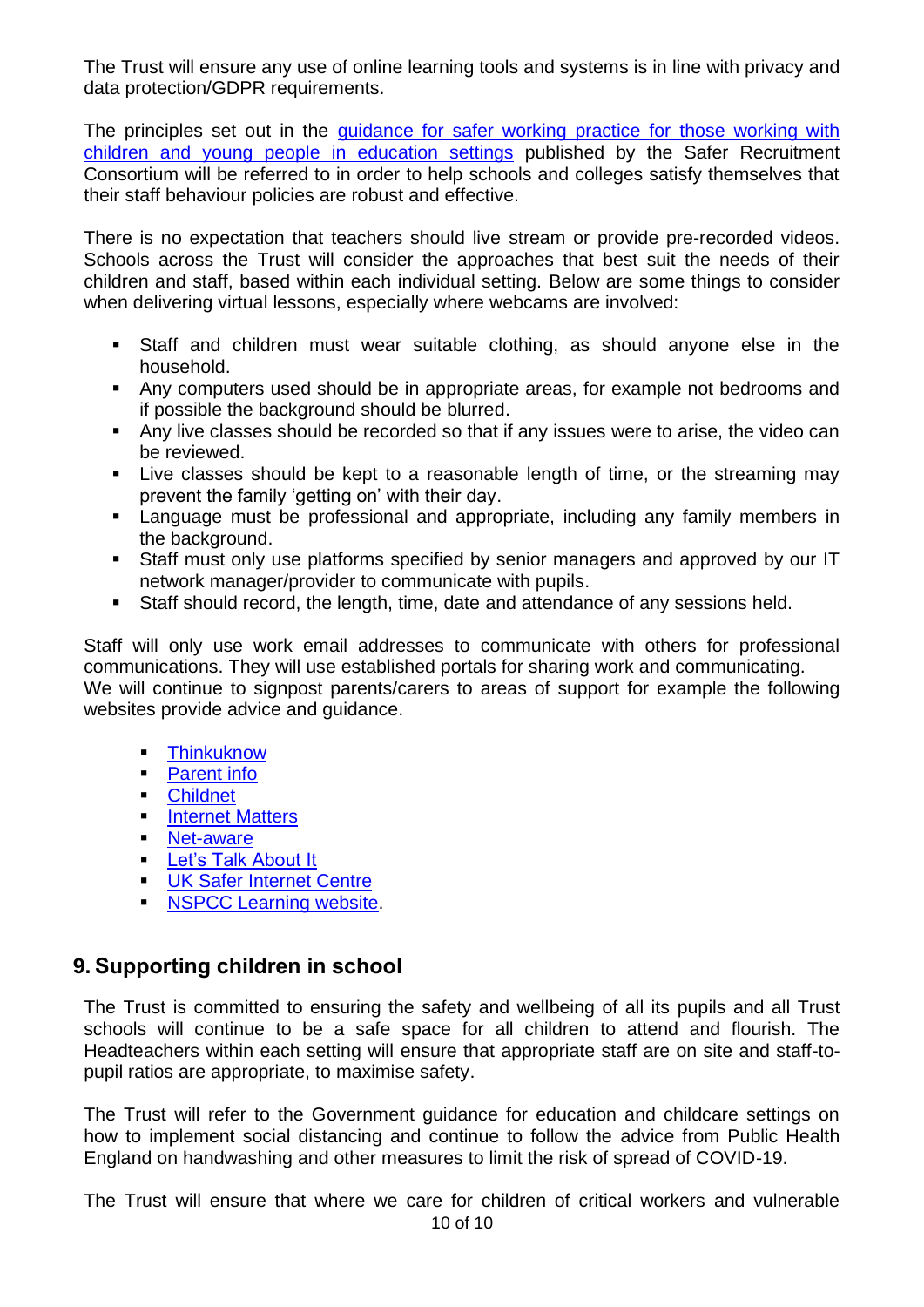children on site, we will ensure that appropriate support is in place for them. This will be individual to each child and recorded on the child's safeguarding file/ CPOMS, where appropriate.

The Trust has updated their behaviour policies with an annex for use during the arrangements for education of students in school during the COVID-19 partial school closures. It is to be used in conjunction with, and read alongside, the behaviour policy, tackling bullying and e-safety policies.

#### <span id="page-10-0"></span>**10. Peer-on-Peer abuse**

The Trust recognises that during the closure a revised process may be required for managing any report of such abuse and supporting victims**.** 

Where a school receives a report of peer on peer abuse, they will follow the principles as set out in Part Five of KCSIE, 2020, and of those outlined within the Safeguarding and Child Protection Policy and Procedures.

The school will listen and work with the young person, parents/carers and any multi-agency partners required to ensure the safety and security of that young person.

Concerns and actions will be recorded on the child's safeguarding record/CPOMS and appropriate referrals made.

## <span id="page-10-1"></span>**11. Supporting children's mental health and wellbeing**

Negative experiences and distressing life events, such as the current circumstances, can affect the mental health of children and their parents/carers. Where they have children of critical workers and vulnerable children on site, and/or more children returning to school from the 8<sup>th</sup> March 2021 onwards, schools will ensure appropriate support is in place for them.

DfE quidance on [mental health and behaviour in schools](https://www.gov.uk/government/publications/mental-health-and-behaviour-in-schools--2) will be used to help with identifying children who might need additional support, and to put this support in place. The guidance sets out how mental health issues can bring about changes in a child's behaviour or emotional state which can be displayed in a range of different ways, all of which could be an indication of an underlying problem. This can include for example: being fearful or withdrawn; aggressive or oppositional; or excessive clinginess.

Each school within the Trust will support children by offering regular contact with a staff member, emails, telephone calls, online lessons, counselling where needed or referrals to KOOTH or other mental health support networks. Schools may use Targeted Early Help services to support some pupils.

Teachers are aware of the impact the current circumstances can have on the mental health of those children (and their parents/carers) who are continuing to work from home, including when setting expectations of childrens' work. The DfE has provided separate guidance on [remote education practices](https://www.gov.uk/guidance/remote-education-practice-for-schools-during-coronavirus-covid-19) during the coronavirus outbreak.

This annex follows Shropshire Council's advice and guidance and has been created to remain in line with Shropshire Council.